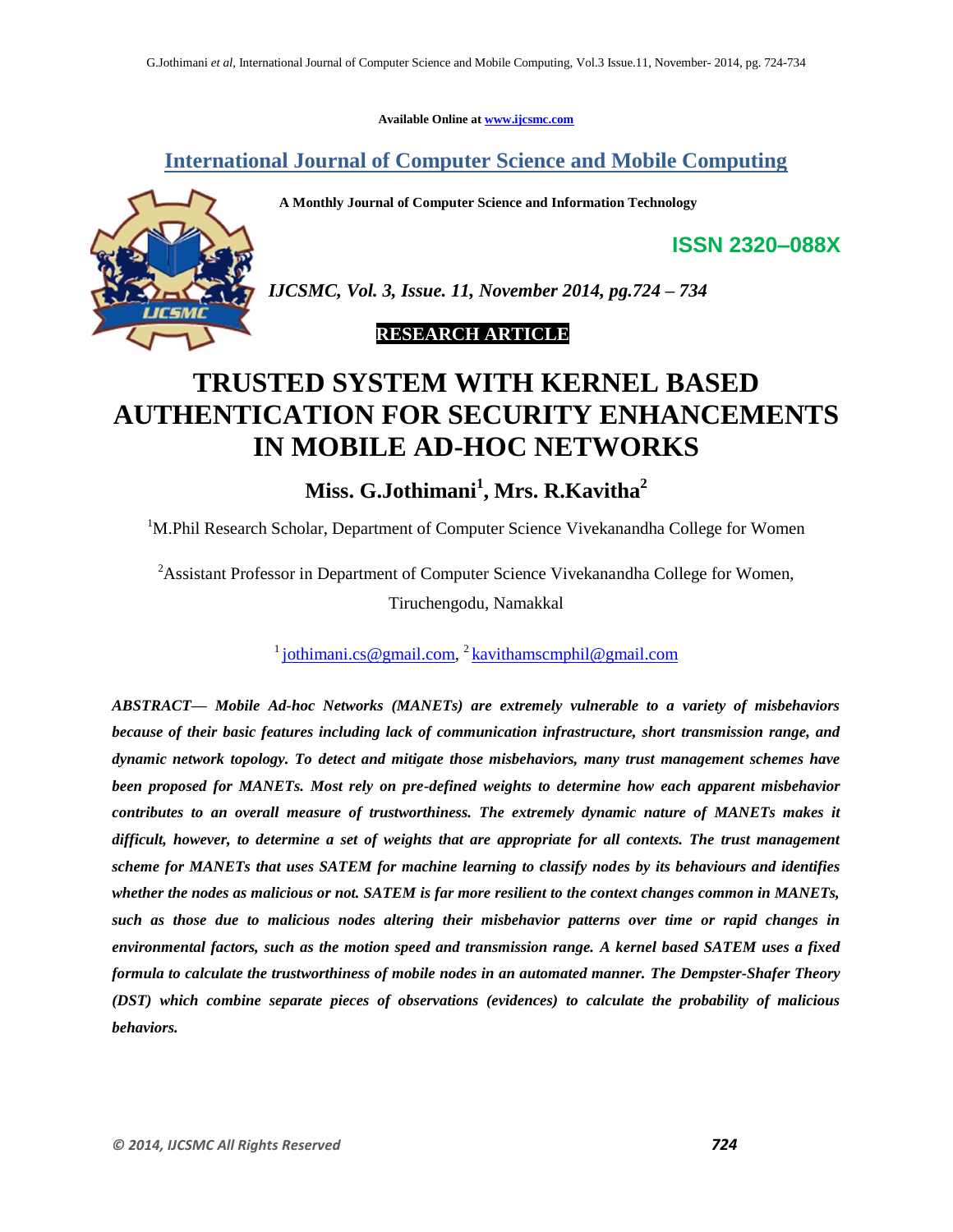# **1. INTRODUCTION**

MANET Stands for "Mobile Ad Hoc Network." A MANET is a type of ad hoc Network that can change locations and configure itself on the fly. Because MANETS are mobile, they use wireless connections to connect to various networks. This can be a standard Wi-Fi connection, or another medium, such as a cellular or satellite transmission. Each device in a MANET is free to move independently in any direction, and will therefore change its links to other devices frequently. Each must forward traffic unrelated to its own use, and therefore be a [router.](http://en.wikipedia.org/wiki/Router_%28computing%29) The primary challenge in building a MANET is equipping each device to continuously maintain the information required to properly route traffic. Such networks may operate by themselves or may be connected to the larger [Internet.](http://en.wikipedia.org/wiki/Internet) They may contain one or multiple and different transceivers between nodes. This results in a highly dynamic, autonomous topology. MANET (Mobile ad hoc network) is an infrastructure less, wireless and self-configuring network of mobile devices. These are mainly used in defense field. Anonymous Communication is the main issue in case of MANETs.

## **2. METHODOLGY**

## **TRUST MANAGEMENT SYSTEM USING SATEM**

Service Aware Trusted Execution Monitor (SATEM) is a trusted computing system that achieves trusted code execution of services. A trusted execution monitor in the operating system kernel of the service provider platform, and a trust evaluator on the service requester platform. For peer-to-peer systems, each network node is both the service provider and requester and thereby, has all components. The trusted execution monitor on the service provider sends a commitment to the service requester, which describes all the code files. The service may execute in all circumstances, such as executables, libraries, etc.

It use Dempster-Shafer Theory (DST) which combine separate pieces of observations (evidences) to calculate the probability of malicious behaviors. The basics concept of DST are lack of evidence can not be viewed as the refutal to this evidence. and some solution can be done. A node can either hold a positive opinion or have no opinion to the misbehavior of its neighbor No opinion is called "Environment".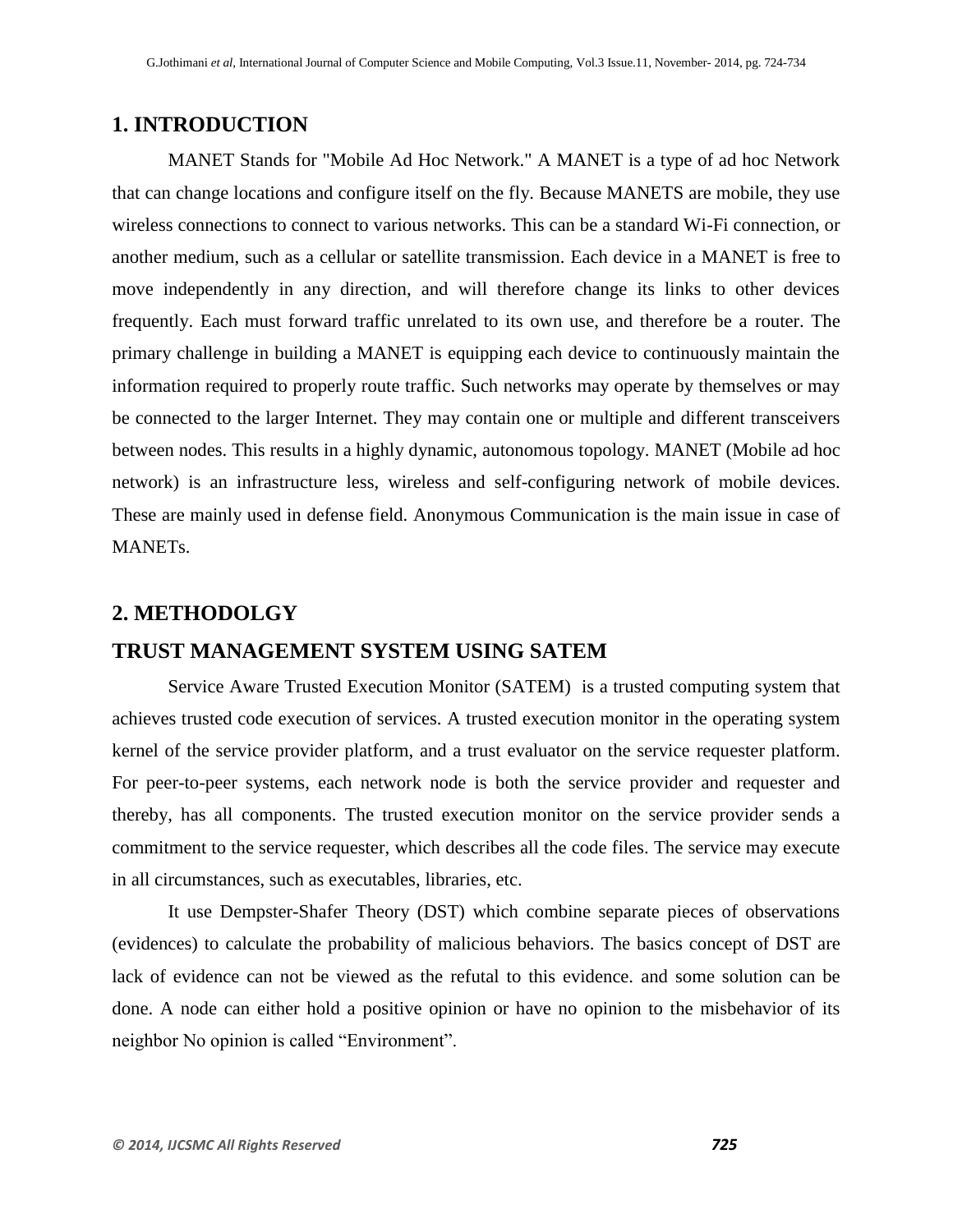#### **Advantage**

- In this system, user will avoid trusting the vulnerable code.
- Satem kernel code is not modularized attributable to the necessity of inserting integrity check points at numerous places within the kernel. This makes the code troublesome to port and modify. since it provides two-tier security in strong.

#### **Network Formation**

Networks are formed with the given range of the sensors. Nodes are grouped automatically depends upon their radio waves Agents are formed for group registration.

## **Behavioral Data collection**

The behavioral data collection module is responsible for the collection of node behaviors and formation of behavioral dataset. To observe the performance of SATEM as well as that of Trust in the following four scenarios: different number of nodes, different radio ranges, different percentage of misbehaving nodes, different node motion speeds.

## **Node Classification**

More specifically, rank is used in experiments to determine the trustworthiness of nodes in a ranked list. Each node observes and records neighbor behaviors, and these local observations are fed into the rank classifier to produce the initial trustworthiness in a ranked list.

## **Calculate Node Trust**

SATEM is used to evaluate the trustworthiness of nodes in MANETs.The local observations and foreign observations obtained from other nodes are fused together using Dempster-Shafer Theory and thus an updated behavioral dataset is generated depends upon the rank list value. If the updated behavioral dataset makes rank classifier produce a ranked list with different order than the previous one, then the updated behavioral dataset is propagated to all neighbors.

#### **Analysis**

Analyze the node behavior over the total amount of packets that the node has received such as packet drop rate (PDR), packet modification rate (PMR) and RTS flooding rate. In classification phase, analyze the node density, Radio Range, Adversary percentage, node mobility for calculating the node trust value.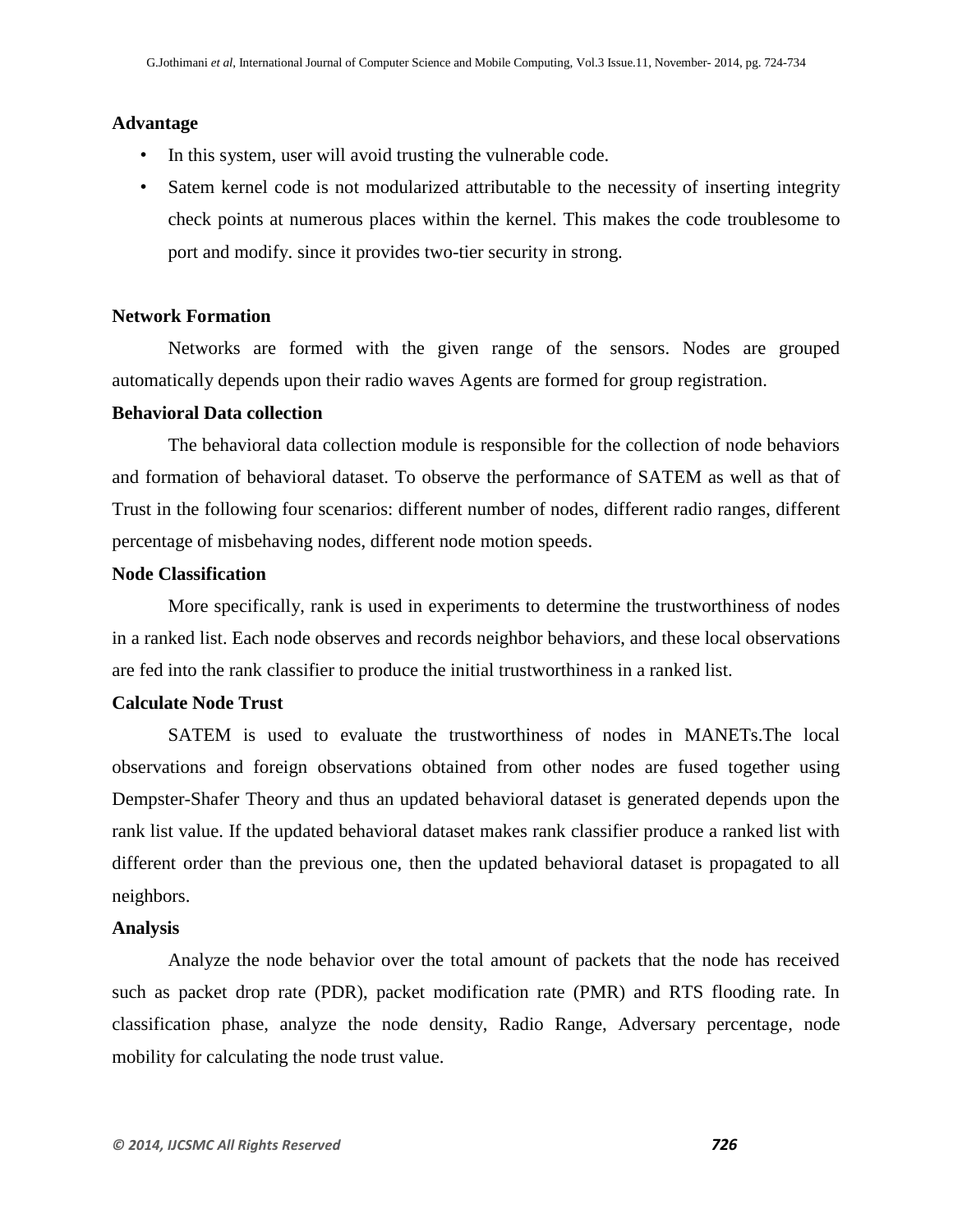## **SATEM USING DEMPSTER'S RULE**

Node behaviors are identified using Dempster-Shafer Theory and thus an updated behavioral dataset is generated.A kernel based SATEM uses a fixed formula to calculate the trustworthiness of mobile nodes in an automated manner.

The Dempster-Shafer Theory (DST) is used to combine separate pieces of observations (evidences) to calculate the probability of malicious behaviors. The basics concept of DST are lack of evidence can not be viewed as the refutal to this evidence.and some solution can be done. A node can either hold a positive opinion or have no opinion to the misbehavior of its neighbor No opinion is called "Environment".

#### **Dempster's Rule of combination:**

The reports from different nodes by applying the Dempster'srule, which is defined as following.

$$
m_B(A) \oplus m_C(A) = \frac{\sum_{q,r:\alpha_q \cap \alpha_r = A} m_B(\alpha_q) m_C(\alpha_r)}{1 - \sum_{q,r:\alpha_q \cap \alpha_r = \Phi} m_B(\alpha_q) m_C(\alpha_r)}
$$

 $(m_B \oplus m_C)$  A-mass function of evidence(A), which a result of a combination of evidence(B) and evidence(C), k-mass of conflict,  $\oplus$ -operator direct sum

Here  $m_B(A)$  denotes the view of node k on another node A

 $\alpha$  e - are all the basic events that compose the event  $\alpha$  i

#### **3 .EXPERIMENTS AND RESULTS**

#### **NETWORK FORMATION**

Networks are formed using NS2 simulation tool and flatgrids are created and nodes are created within the given X,Y position. Nodes are placed randomly in a network and communication is performed. TCP & UDP Protocol is used for communication. FTP and CBR traffic is used for file transmission. In this network an attacker model sends the wrong route request and it can be found by the trusted agent node.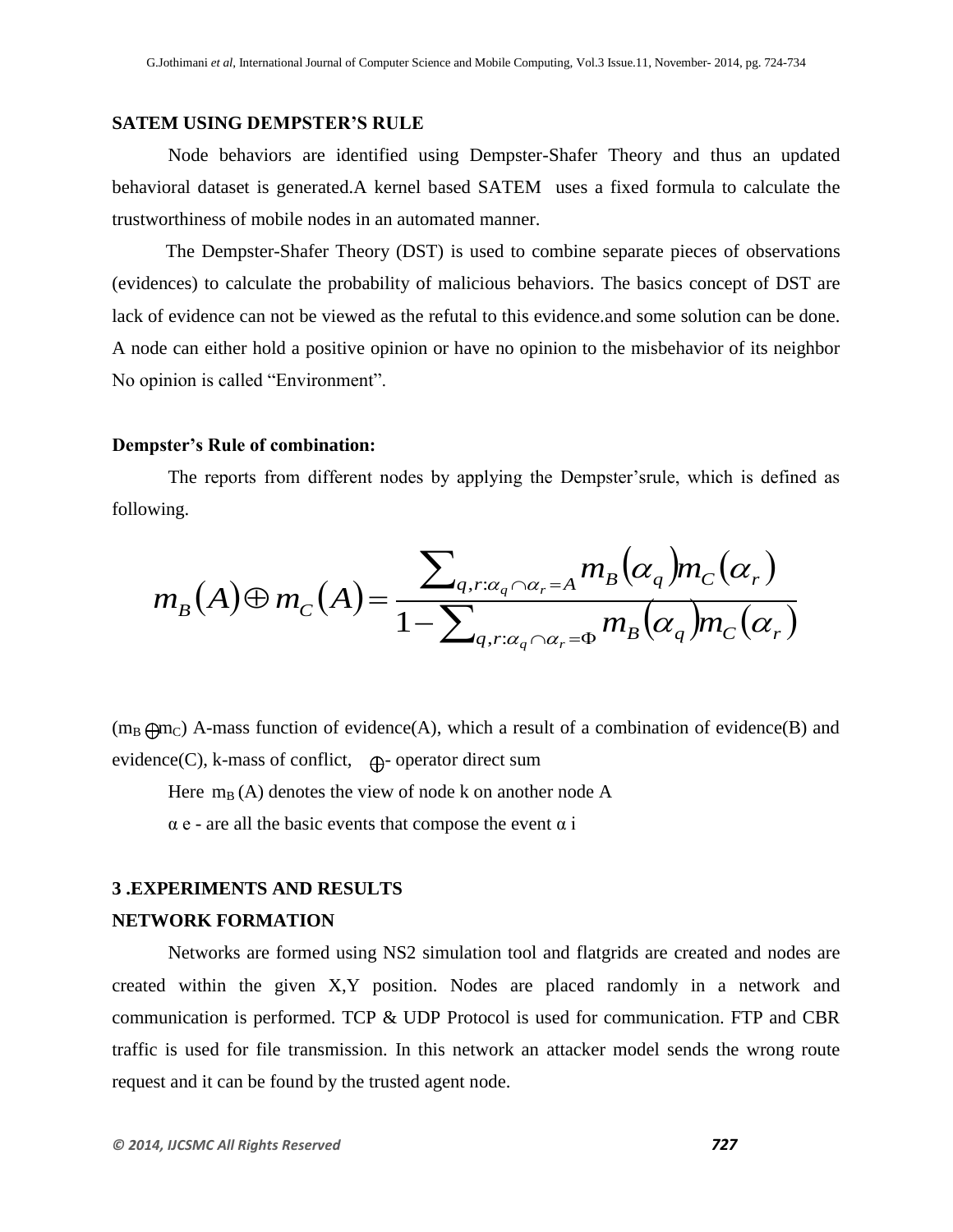

**Network Formation**

## **ATTACKER NODE SENDS THE FLOOD RREQ**

An Attacker model try to connect the network and it sends the Flood RREQ to all the nodes contained in the wireless Network. That is it sends the wrong route request to all the nodes. But it cant connect to the network since an event scheduler identifies this is the wrong user id(UID) as shown in the following figure.

|      | voot@localhost:~/mean-menaga/mean/code               |          |           |      |  |                             |  |  |
|------|------------------------------------------------------|----------|-----------|------|--|-----------------------------|--|--|
| File | Edit View                                            | Terminal | <b>Go</b> | Help |  |                             |  |  |
|      | $****'$ in FloodRREO' at node::89*****               |          |           |      |  |                             |  |  |
|      | ****'in FloodRREO' at node::90*****                  |          |           |      |  |                             |  |  |
|      | $****'$ in FloodRREO' at node::91*****               |          |           |      |  |                             |  |  |
|      | $\left  \text{***' in }$ FloodRREQ' at node::92***** |          |           |      |  |                             |  |  |
|      | $\frac{1}{2}$ ***'in FloodRREO' at node::93*****     |          |           |      |  |                             |  |  |
|      | ****'in FloodRREO' at node::94*****                  |          |           |      |  |                             |  |  |
|      | $****'$ in FloodRREQ' at node::95*****               |          |           |      |  |                             |  |  |
|      | ****'in FloodRREO' at node::96*****                  |          |           |      |  |                             |  |  |
|      | $****'$ in FloodRREO' at node::97*****               |          |           |      |  |                             |  |  |
|      | ****'in FloodRREO' at node::98*****                  |          |           |      |  |                             |  |  |
|      | ****'in FloodRREQ' at node::99*****                  |          |           |      |  |                             |  |  |
|      | Scheduler: Event UID not valid!                      |          |           |      |  |                             |  |  |
|      | [root@localhost code]#                               |          |           |      |  |                             |  |  |
|      | "mean-menaga" selected (containing 1 item)           |          |           |      |  |                             |  |  |
|      |                                                      |          |           |      |  | root<br>$\blacksquare$ root |  |  |

**Attacker Node Sends The Flood RREQ**

## **NODES REGISTERATION**

The following Network Animator Window shows that the all nodes are registered for communication. When the node request to communicate first it should registered. After registering it can be communicated and its reports are received by the MP Agent node.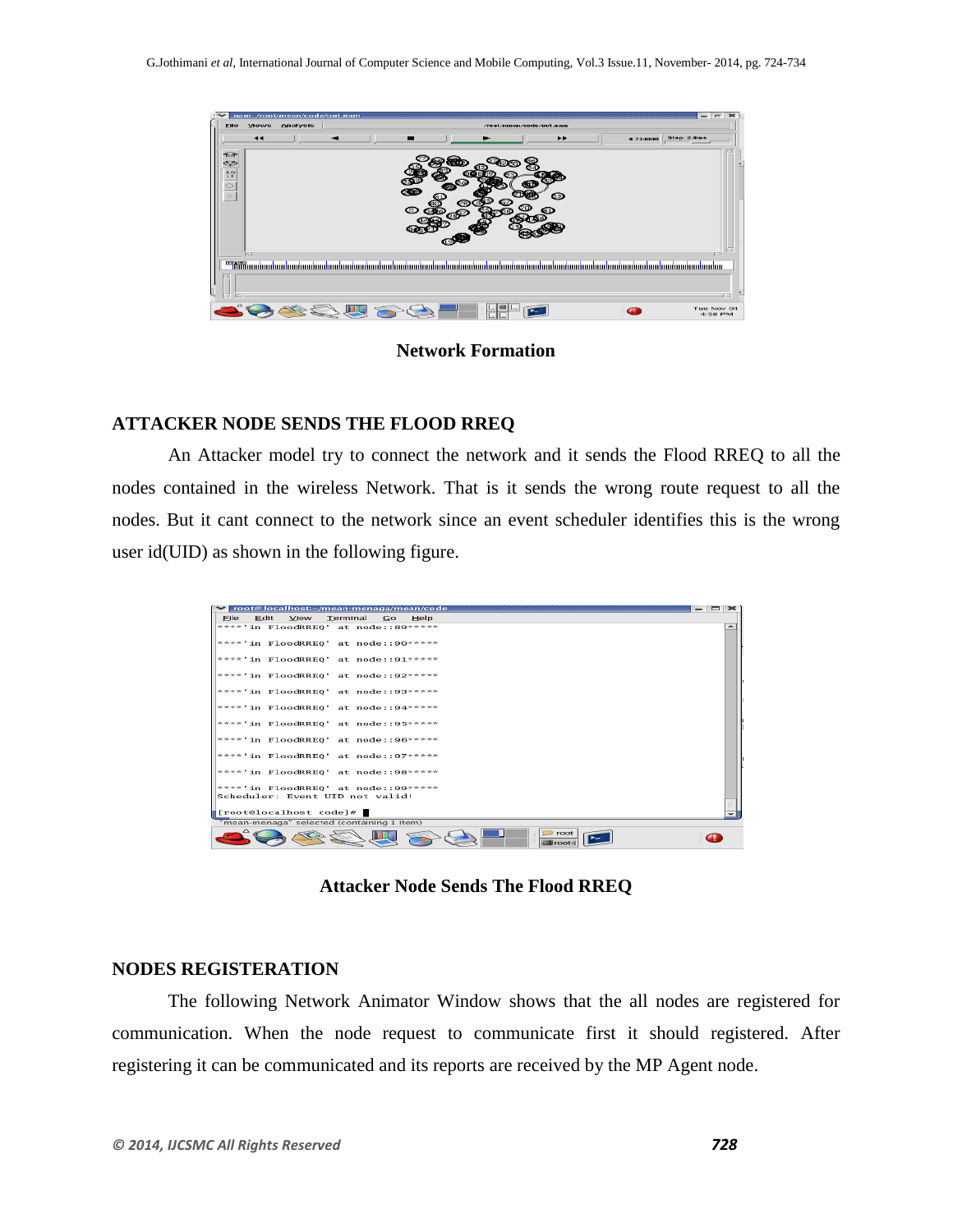|                                          |                      | nam: /root/mean/code/out.nam                                                                 |           |                          |                                                                                                                      |                         |                                          |                            |                                               | 卤<br>$\overline{2}$   |
|------------------------------------------|----------------------|----------------------------------------------------------------------------------------------|-----------|--------------------------|----------------------------------------------------------------------------------------------------------------------|-------------------------|------------------------------------------|----------------------------|-----------------------------------------------|-----------------------|
| <b>File</b>                              | <b>Views</b>         | Analysis                                                                                     |           |                          |                                                                                                                      | /root/mean/code/out.nam |                                          |                            |                                               |                       |
|                                          | $\blacktriangleleft$ |                                                                                              |           |                          |                                                                                                                      |                         | $\blacktriangleright\blacktriangleright$ | 3.460996                   | <b>Step: 3.2ms</b><br>$-1-1$                  |                       |
| ⇔<br>چ€<br>ED<br>$\mathbf{I}$<br>$\circ$ | cз                   |                                                                                              |           |                          |                                                                                                                      | හ<br>©                  |                                          |                            |                                               |                       |
|                                          | <b>MARKARE</b>       |                                                                                              | IIIIIIIII | <b>TILLE OF BUILDING</b> | <u>na mana kaominin'i Parlamentana ao amin'ny fivondronan-dehiberan'i Communistration no ben'ny faritr'i Nord-Am</u> |                         | Ш                                        | a <mark>mumi mumi m</mark> | <u>ini imami mami mami mami mami mami mam</u> |                       |
|                                          |                      | Node - 17 will be registered<br>Node - 18 will be registered<br>Node - 19 will be registered |           |                          |                                                                                                                      |                         |                                          |                            |                                               | 1157                  |
|                                          |                      |                                                                                              |           |                          |                                                                                                                      |                         |                                          | m,                         |                                               | Tue Nov 04<br>5:10 PM |

**Nodes Registration**

## **NODES CALCULATION**

Above Network Animator Window shows that all the nodes are requested and the requested nodes are registered and nodes are evaluated during the transmission by the MP trusted agent node. Since Nodes trust value is calculated by its behavior analysis.

| File                                  | views                | Analysis                                                                                  |  |                   |                  | /root/mean/code/out.nam        |    |                                                                                                                                                    |                       |                       |
|---------------------------------------|----------------------|-------------------------------------------------------------------------------------------|--|-------------------|------------------|--------------------------------|----|----------------------------------------------------------------------------------------------------------------------------------------------------|-----------------------|-----------------------|
|                                       | $\blacktriangleleft$ |                                                                                           |  |                   |                  |                                | ▶▶ | 1.745916                                                                                                                                           | Step: 4.0ms<br>$-1-1$ |                       |
| ఆ<br>☜<br>$E_{T}^{D}$<br>n<br>$\circ$ | GT.                  |                                                                                           |  | Ø<br>œ<br>MP<br>О | 66<br>79<br>್ಯೂಲ | 53)<br>67,<br>ĆО<br>61)<br>58. | 62 |                                                                                                                                                    |                       |                       |
|                                       |                      |                                                                                           |  |                   |                  |                                |    | a a a a a chuidheacha a ba chuidheacha a ba chuidheacha a ba chuadha a ba chuadha a ba chuadha a ba chuadha a ba chuadha a ba chuadha a ba chuadha |                       |                       |
| ा                                     |                      | Node - 2 will be registered<br>Node - 3 will be registered<br>Node - 4 will be registered |  |                   |                  |                                |    |                                                                                                                                                    |                       | īΞ                    |
|                                       |                      |                                                                                           |  |                   |                  |                                |    |                                                                                                                                                    |                       | Tue Nov 04<br>4:59 PM |

**Node Calculation**

## **TRUSTED AGENT NODE INDICATION**

This Network Animator Window shows that the trusted agent node indicated in Yellow color evaluate all the node which are registered. Node evaluation is calculated by its behavior. All the registered nodes are indicated in blue color.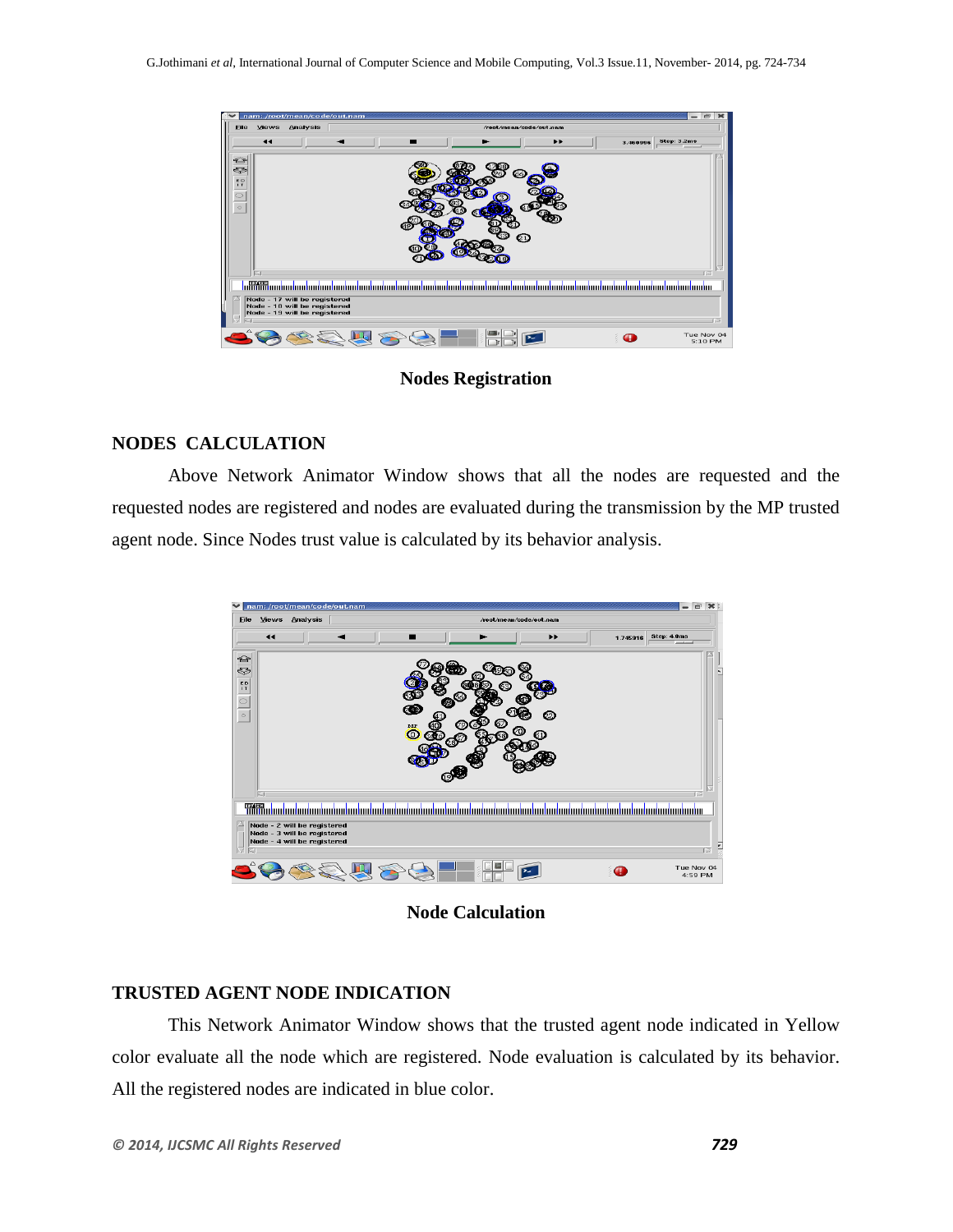

**Trusted Agent Node Indication**

# **TRUSTWORTHINESS NODE FOR CONFORMATION**

This Network Animator Window shows that the node 2 & 28 wants to communicate and that the two nodes are registered and it will be analyzed by base station and conformation of trust worthiness is displayed and start to communicate.



**Trust Worthiness Node For Conformation**

# **SIMULATION RUN TIME VS DELAY**

This graph represents comparison of end to end delay of Asleep Routing scheme and Proposed scheme. Performance results shows that the proposed delay time is reduced significantly than the existing system.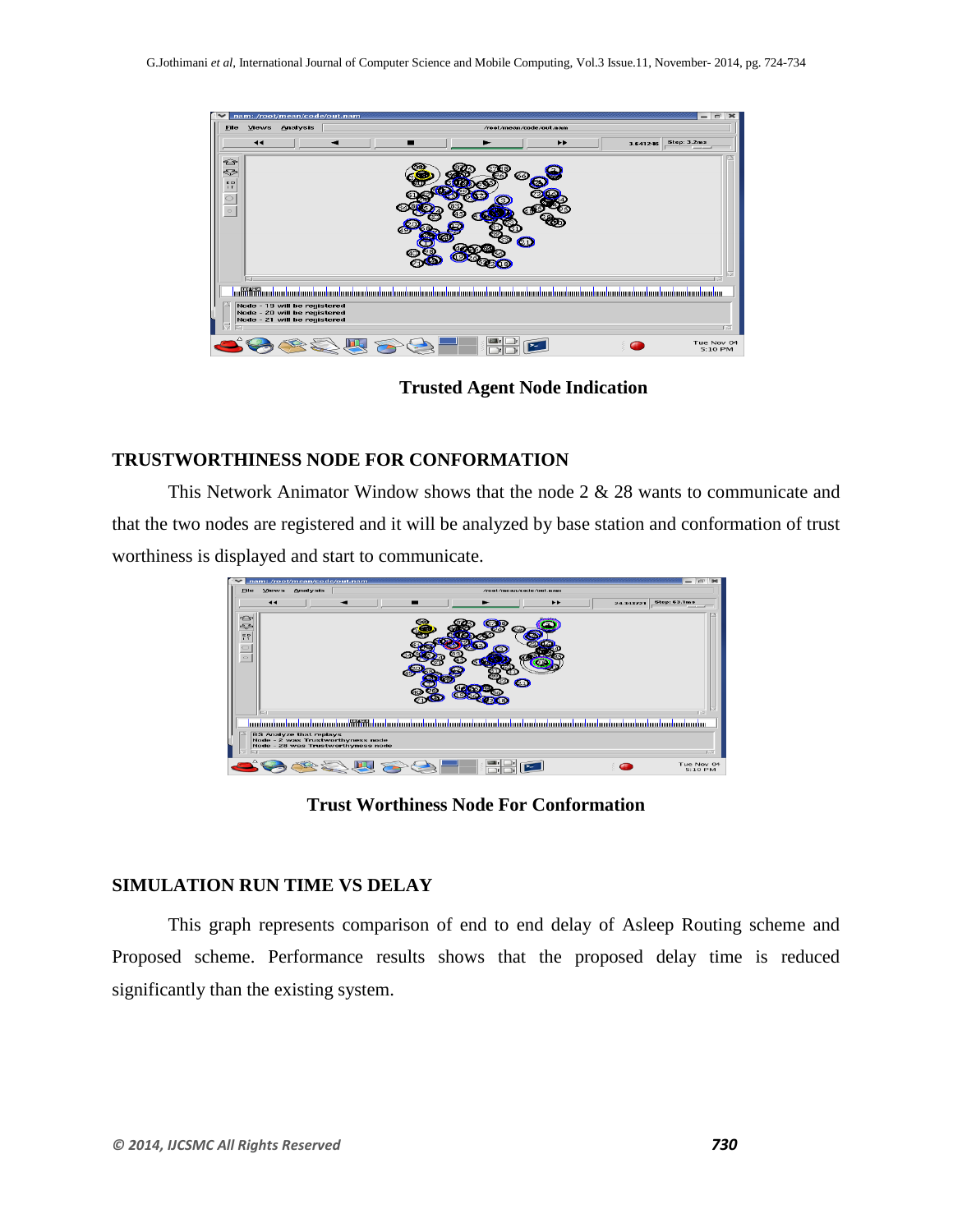

**Simulation Run Time Vs Delay**

### **MOBILE NODES VS AVERAGE ENERGY CONSUMPTION**

This graph represent Mobile nodes Vs Average Energy Consumption compared with thte existing and proposed system.Performance results of this graph shows that the energy consumption level is very low when compared with the existing system.



#### **Mobile Nodes Vs Average Energy Consumption**

#### **SPEED VS AVERAGE ENERGY CONSUMPTION**

This graph shows that the speed with Energy Consumption is compared with the existing and proposed system. Performance results of the proposed system is in decreased range when the speed was increased in range.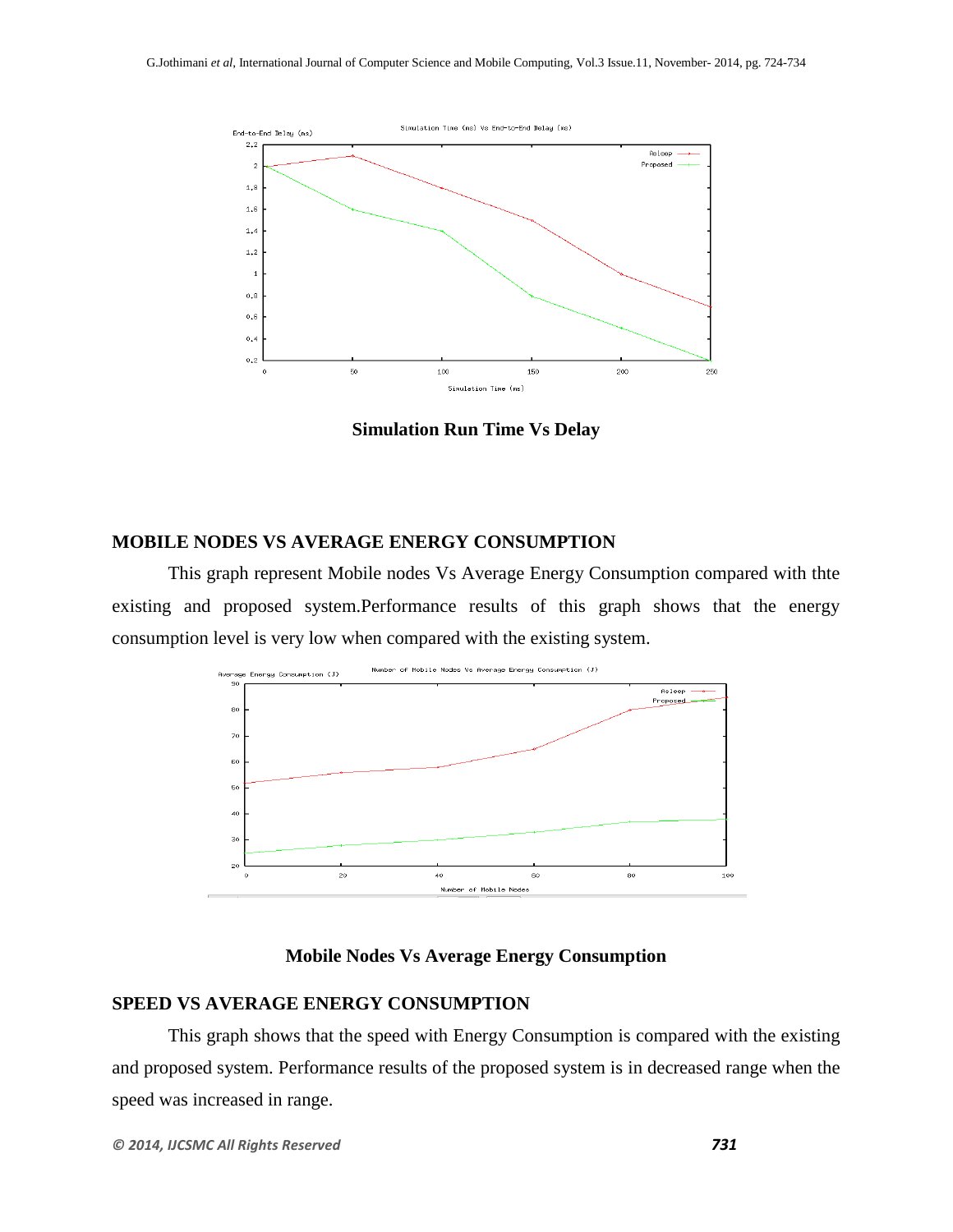

**Speed Vs Average Energy Consumption**

#### **SPEED VS OVERHEAD**

This graph shows Nodes response in terms of speed with their overhead is compared with the existing and proposed system.Performance of the proposed system results decreased when the speed and its overhead was increased.



**Speed Vs Overhead**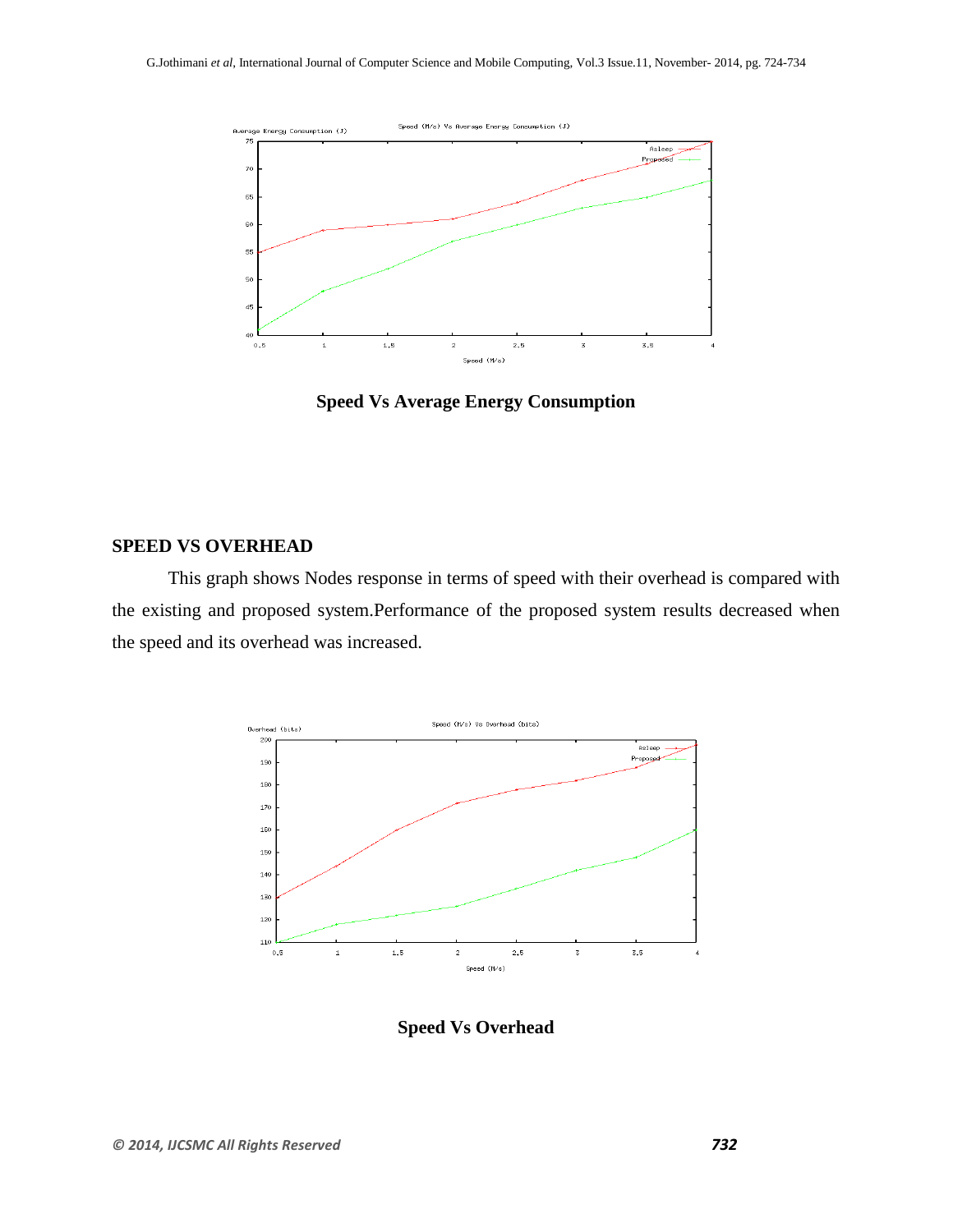#### **4. CONCLUSION AND FUTURE ENHANCEMENT**

The purpose of trust management schemes is to properly evaluate the trustworthiness of nodes and thus identify and mitigate misbehaviors. A Flooding RREQ(Route request) of attacker is identified by its wrong scheduler event user id and prevent them in an effective way by using the scheme SATEM. The SATEM scheme is for automatic machine learning to classify nodes by its behavioursand identifies whether the nodes as malicious or not and it uses DST which combine separate pieces of observations (evidences) to calculate the probability of malicious behaviors.

In the proposed system flooding attacks is prevented and SATEM, Dempster-Shaper Theory is used to evaluate the node behavior and its trustworthiness. In future analyze the Reduction of Quality attacks, is a milder form of the DOS attacks but these are more difficult to detect than the traditional flooding attacks. The goal of these attacks do-not wish to completely cut-off services and resources or damage resources, instead only wish to reduce the QoS offered to the users of the systems and the services of the system.In future plan is to implement a flow monitoring technique is proposed to mitigate the impact of ROQ attacks in wireless networks.

## **REFERENCES**

[1] M. Carvalho, "Security in mobile ad hoc networks," *IEEE Security Privacy*, vol. 6, no. 2, pp. 72–75, Mar. 2008.

[2] F. R. Yu, H. Tang, S. Bu, and D. Zheng, "Security and quality of service (QoS) co-design in cooperative mobile ad hoc networks," *EURASIP J. Wireless Commun. Netw.*, vol. 2013, no. 1, pp. 188–190, July 2013.

[3] H. Yang, H. Luo, F. Ye, S. Lu, and L. Zhang, "Security in mobile ad hoc networks: challenges and solutions," *IEEE Trans. Wireless Commun.*, vol. 11, pp. 38–47, Feb. 2004.

[4] Q. Guan, F. R. Yu, S. Jiang, and V. Leung, "Joint topology control and authentication design in mobile ad hoc networks with cooperative communications," *IEEE Trans. Veh. Technol.*, vol. 61, no. 6, pp. 2674– 2685, July 2012.

[5] J. Liu, F. R. Yu, C.-H. Lung, and H. Tang, "Optimal combined intrusion detection and biometric-based continuous authentication in high security mobile ad hoc networks," *IEEE Trans. Wireless Commun.*, vol. 8, no. 2, pp. 806–815, Feb. 2009.